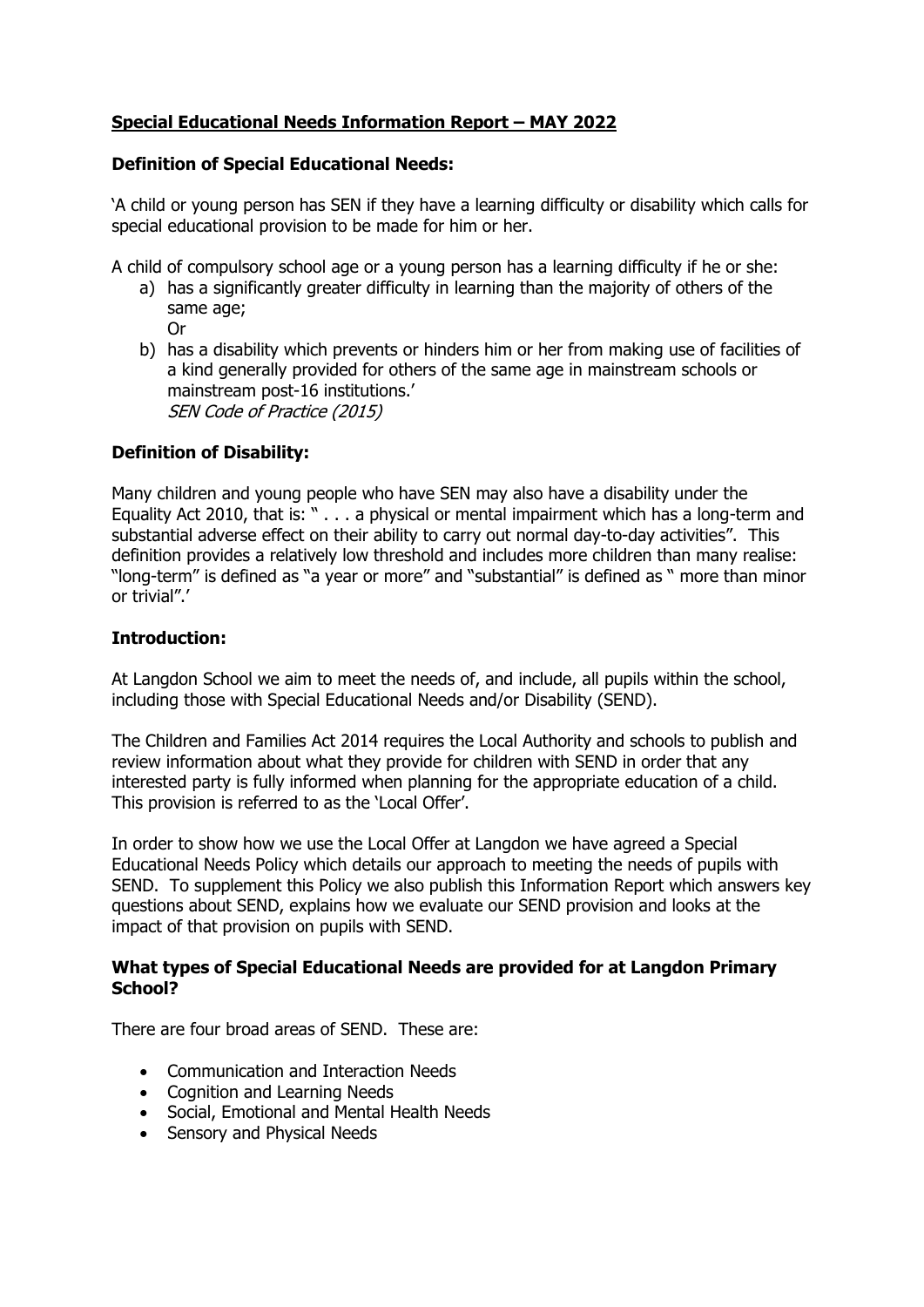Where educational provision is additional to, or different from, the education made generally for other children of the same age in school then it can be said that we are providing for a child's individual SEND. This provision may link to one or more of the above areas of SEND.

For pupils with higher level of need, the Local Authority may issue an Education and Health Care Plan (EHCP) and may deal with the admissions arrangements on behalf of our school in order to ensure that the pupil's needs are considered in advance in order that they are appropriately met.

The admission arrangements for pupils who do not have an EHCP do not discriminate against or disadvantage any pupil with disability or SEND.

# **How does Langdon School identify and assess pupils with SEND?**

At Langdon School assessment of pupil learning and progress, alongside assessment of their learning attitude and behaviour, is built into the way we teach. Staff ask questions during lessons, mark work, plan challenges and observe responses. This process is ongoing and happens every day, in every lesson.

Six times a year, however, we formally assess our pupils in order to track their learning and the rate of progress they are making. We particularly focus on assessing the skills that permeate the whole of the curriculum, ie. reading, writing and mathematics.

In addition, at certain key points in a child's primary education there are external tests that help to track progress over a Key Stage or at a point in time, for example, entry to school Baseline Assessments, Year 1 Phonic Check, Key Stage 1 SATs and Key Stage 2 SATs. Where children are making progress at a slower than expected rate or are failing to attain at the level appropriate to their age then we may decide to assess that pupil's learning in more detail.

When we need more insight into how a pupil is learning or if they appear to be having difficulties then we do more individual, specific assessments. These assessments might be conducted by ourselves or with the help of other professionals from the field of education or health such as Educational Psychologists, Specialist Teachers, Speech and Language Therapist or paediatricians. The purposes of these assessments is to understand how a child is learning in order to ensure that we are providing the best opportunities for learning, giving suitable learning tasks and using resources wisely in order to support progress.

Information from all of our assessments help us decide whether a child has a special educational need and will inform what we then do about this. Any provision which is additional or different to that given to the majority of the class is monitored carefully. Many interventions are short term and pupils then make good progress and continue to learn in line with their peers – these children would not be considered to have special educational needs. Where a pupil is not able to maintain good progress without this provision or intervention then we identify the pupil as having a special educational need. We maintain a register of children with SEND and track their learning and progress accordingly.

For pupils with the highest level of need who have an Education and Health Care Plan (EHCP), we assess progress against the criteria laid out in this plan at least once a year and at key transition points in consultation with parents and relevant outside agencies eg. health, social services, educational psychology or specialist teachers. The outcomes of this assessment and annual review determines future provision for the individual child.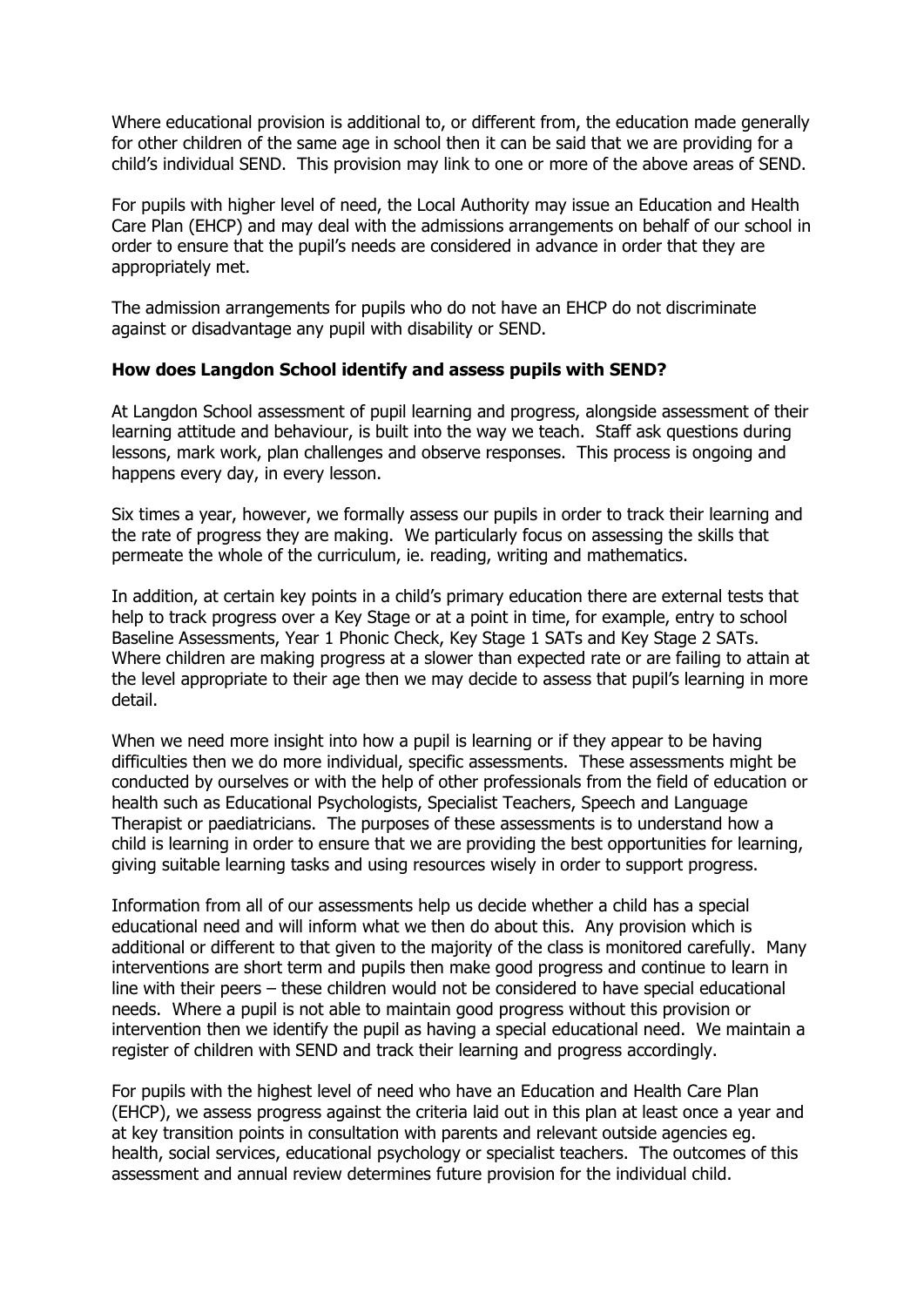# **How do parents know if their child has been identified as having SEND?**

Langdon School is a very open community and parents and staff regularly have informal discussions about children's wellbeing, learning and progress. This is often the first point at which a parent may be asked about or informed of any difficulties that their child may be having in school.

Where we feel that a child has a more long term or challenging need then teachers and the Special Educational Needs Coordinator will meet with the parents to hold a formal discussion about the difficulties the child is experiencing, the strategies we are employing to address these and how effective they are. This meeting might take place at one of our termly Learning and Progress or Parent Consultation Meetings or at another mutually convenient time.

Because we operate in partnership with our parents, sometimes parents bring information to staff about their child's learning to us. We will then act upon this promptly, ensuring the assessments are used to help give more information about the pupil's learning.

Parents also receive written reports about their child's learning and progress each term – Continuous Assessment Reports and the Annual Report. These reports detail any difficulties the child might be having, whether the pupil is accessing strategies to address these and their learning and progress assessment outcomes against the national expectation for the age of the pupil.

# **How do we make provision for pupils with SEND?**

The SEND Code of Practice (2014) makes it clear that 'all teachers are teachers of pupils with special educational needs'. As such, we ensure that the quality of teaching at the school is at least good or better (Ofsted Outcome for Quality of Teaching and Learning 2016 – Good). Staff partake in relevant training to ensure that their teaching skills are up to date and engage in specific training at certain points in order to hone their knowledge and skills should they encounter pupils with a particular need in their class, for example, those with language difficulties, specific learning difficulties such as Dyslexia or Dyspraxia or Autistic Spectrum Disorders.

Each class has a teacher and a teaching assistant who work in close partnership to meet the needs of all pupils. Both teachers and teaching assistants work with the whole class, groups and individuals in order to address individual need. We also use the Head Teacher/SENCo and employ an additional teacher to work with groups and individuals on short and longer term interventions.

We work closely with other agencies which can provide advice and support should we require it. The Local Inclusion Forum Team is often the forum for asking for this support and through it we can access the services of Specialist Teachers, Speech and Language Therapists, Special School Advisers and Educational Psychologists. We also have close links with medical professionals who are also able to assess and advise individual pupils in order to inform our work with them. We access specific training from these agencies should we consider them relevant to the needs of our pupils.

Provision for pupils with SEND might take the form of equipment or resources that are needed for the child to access the classroom, playground or learning situations. We allocate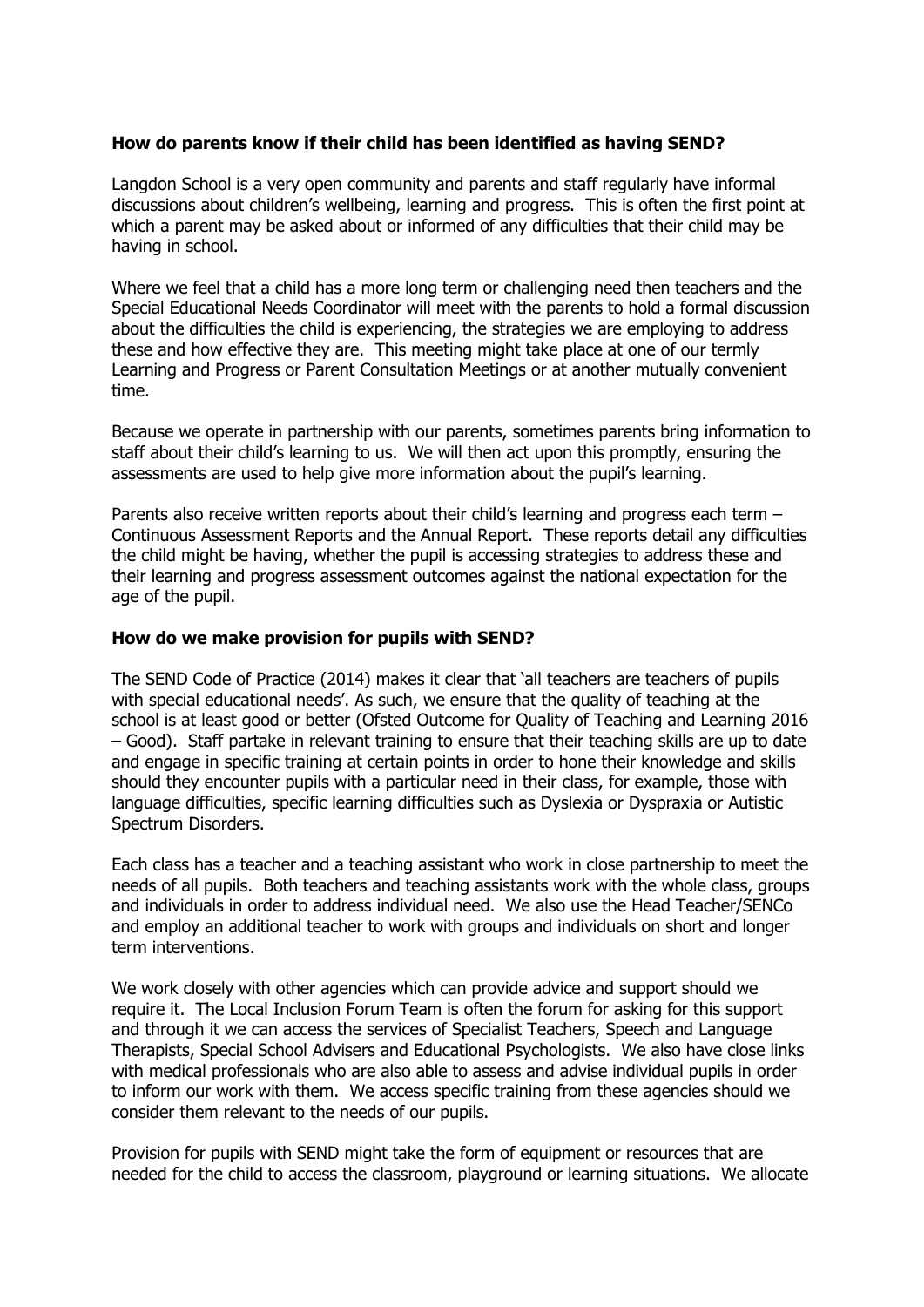a budget for SEND and this is used whenever we need to add to our equipment. Some learners for example, need to use ICT in order to maximise their learning in writing. For these pupils we ensure that our ICT equipment is up to date and that it is always accessible for them to use in lessons.

#### **How do we teach and support children with SEND?**

Quality first teaching, differentiated for individual pupils, is the first step in ensuring that children learn well and make good progress. Currently we, Ofsted and the Local Authority consider the teaching to be good or better. We monitor it regularly and often to ensure that this is the case almost all of the time. Children with SEND are included in whole class lessons for a good deal of the day, and certainly for all English and Mathematics lessons. They may work directly in these lessons with the class teacher, the teaching assistant or independently on a task which is suitable to the ability.

From time to time the class teacher may provide an additional intervention to pre-teach a skill ready for the next lesson, or to address any gaps or continued lack of understanding following a lesson, in order to ensure that a child does not fall behind. Some interventions are run in the classroom and some are run whereby the children are withdrawn to work in another room, perhaps in a small group or individually. Both teachers and teaching assistants lead the interventions according to the needs of the child and the skills they have gained through training.

Some pupils have long term, severe or complex needs and may need a more individualised approach for more of the time. This type of support is available where barriers to learning and progress cannot be overcome by quality first teaching or short term interventions alone. The work that they do may be informed by the advice of the school SENCo or outside professionals and may be supported by additional High Needs Funding and/or monitored with an EHCP for those with the highest level of need.

#### **How do we ensure that our school is accessible to children with SEND?**

Langdon School is situated on site with several detached buildings with steps leading into them. We continually assess our premises in order to ensure they are fit for use by those with SEND. For example, we have a fully accessible toilet, we have provided ramps or coloured handrails for those who need them, we have ordered bespoke furniture and support structures such as footstools, changing facilities and writing slopes and we have seating plans that allow for pupils to get maximum involvement in the classroom. We ensure that equipment is accessible to all pupils regardless of need, acting upon advice from parents and other professionals.

All pupils are able to access activities in school. We differentiate or adapt them in order that this will be the case for those who have SEND. Our clubs and out of school opportunities are also available to all, unless there is a very strong reason on the grounds of what is best for the children's health or safety not to do so. Again, we will endeavour to offer additional support or adapt activities in order that children can access at least some of them, if they are not able to access them all.

We regularly ask parents to keep us informed of their own and of their children's SEND needs and use the information from their questionnaire responses to inform the premises aspect of the School Improvement Plan.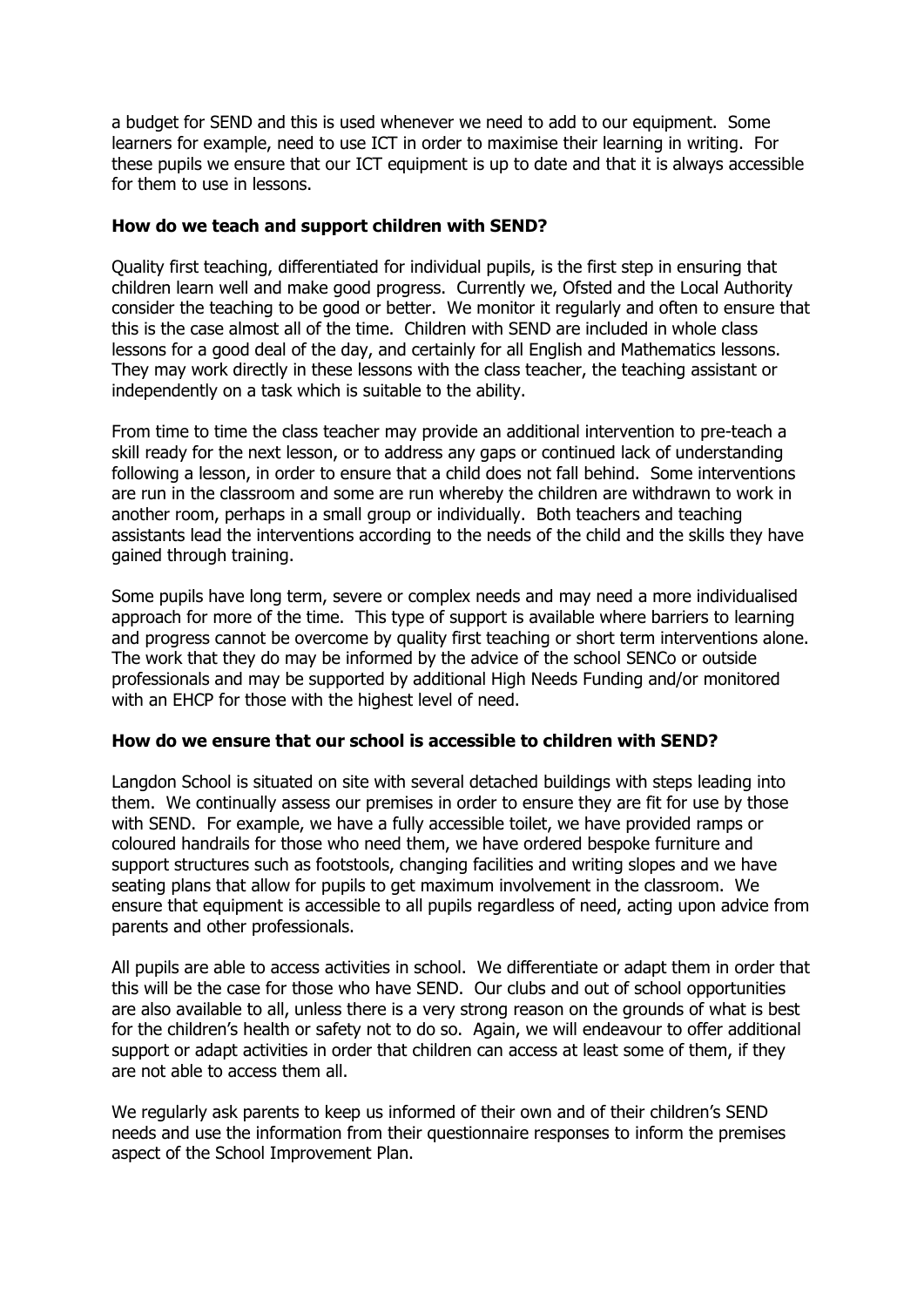#### **How do we support pupils with SEND when they move on?**

Transitions to school, between classes and to secondary education can cause anxiety for some children and their parents, but particularly those who have additional needs. We try to minimize this anxiety in a number of ways.

When children enter school at the age of four or five, we have several sessions where they come to school to 'stay and play', either with, or when they are ready to, without a parent. Our staff conduct home and nursery or playgroup visits to see the child in their familiar settings and to gain valuable information about their needs from parents and staff. This helps us make provision for when the child starts school, including organising staffing levels, support systems and equipment as well as liaising with other professionals who might be working with the child or family. When we reach September the children come into school with their parents for a one to one session to meet the staff and then have three weeks of part time attendance to gradually ease them into the school day. As a result of this gradual entry to school we find that our new entrants settle very quickly and begin learning happily from day one.

When a pupil moves class we have a transition programme which lasts a few weeks. This allows pupils to get to know their new teacher, teaching assistant and peer group in their new classroom. They will have at least two full days with their new class. It also allows staff to build relationships with the pupils, to observe their needs in learning and in social situations and then to plan how to best meet the child's individual need when they transfer permanently. Staff liaison occurs to ensure that records of learning and progress, strategies used and any other key information is passed on and used to inform planning for the new term. Parents have an opportunity to meet with the new and old member of staff before transition in order to discuss any aspects of their child's move to a new class. They also have a 'meet the teacher' session early in the new year when they can raise any issue related to their child's wellbeing, learning or progress, including their SEND.

For children transferring to the secondary phase we liaise closely with local secondary school staff to ensure that they are fully appraised of a child's need, learning, progress and of any support strategies that may be useful to help the child settle quickly. Pupils meet a key Year 7 staff member in our school in the term prior to transfer in order that they have at least one familiar face that they recognise on arrival to their new school. All children attend the regular transition sessions held by the secondary schools. In addition to this, vulnerable pupils have the opportunity to attend small group or individual sessions in their secondary school with Langdon School staff supporting them. In school we do preparation for moving on to secondary in class throughout Year 6, focusing particularly on independence skills and how to organise your own learning time.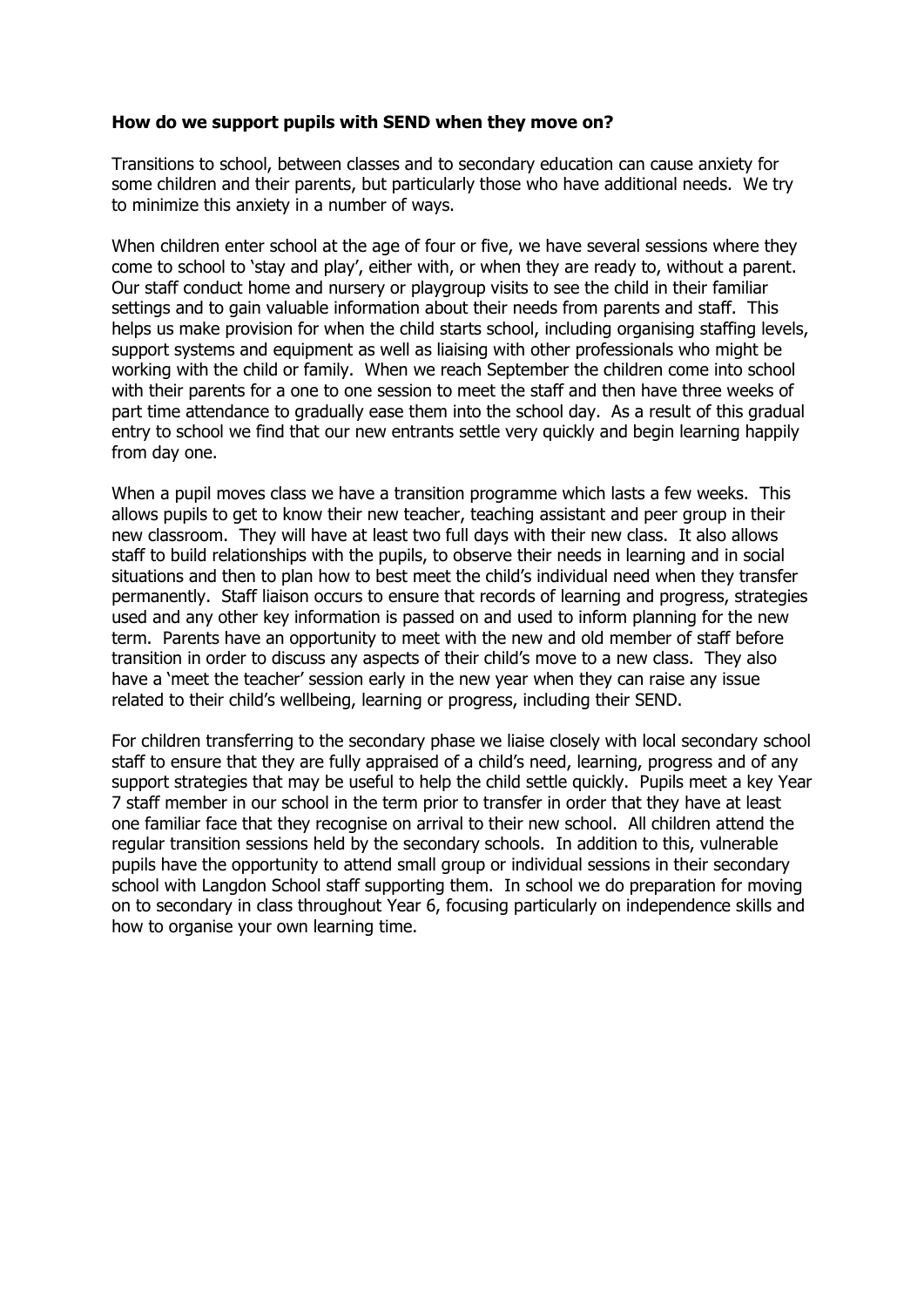# **What is the impact of our work with pupils with SEND?**

The following information is based upon the statutory end of Key Stage and school in-Key Stage assessments that we do. It is based on end of year performance outcomes for July 2019 which is our latest set of data.

# **In 2020 because of the coronavirus/Covid-19 response, end of Key Stage statutory assessments were suspended and for this reason there is no assessment data for 2020 or 2022.**

| <b>Impact Criteria</b>                   | <b>Outcomes</b>                                                                                                                                                                                                                                                                                                                                                                                                                                                                                | <b>Commentary and Evaluation</b>                                                                                                            |
|------------------------------------------|------------------------------------------------------------------------------------------------------------------------------------------------------------------------------------------------------------------------------------------------------------------------------------------------------------------------------------------------------------------------------------------------------------------------------------------------------------------------------------------------|---------------------------------------------------------------------------------------------------------------------------------------------|
| Percentage of SEND pupils on roll        | Langdon Primary School 28.41% (risen from 17.6% in 2020-21)<br>National Average for Primary Schools 12.2% (based on figures<br>from Jan 2021; 2022 figures not released until June 2022)                                                                                                                                                                                                                                                                                                       | This percentage of pupils with SEND is<br>higher at Langdon than the national<br>average.                                                   |
| Percentage of pupils with an EHC<br>Plan | Langdon Primary School 1.1%<br>National Average for Primary Schools 3.7%                                                                                                                                                                                                                                                                                                                                                                                                                       | In line with a national increase in the<br>percentage of pupils with and EHCP                                                               |
| Incidence of need type                   | Specific Learning Difficulty 4%<br>Moderate Learning Difficulty 28%<br>Severe learning Difficulty 0%<br>Profound and Multiple Learning Difficulty 0%<br>Social, Emotional and Mental Health 0%<br>Speech, Language and Communication Needs 40%<br>Hearing Impairment 0%<br>Visual Impairment 0%<br>Multi-Sensory Impairment 0%<br>Physical Disability 8%<br>Autistic Spectrum Disorder 20%<br>SEN support but no Specialist Assessment of type of need 0%<br>Other Difficulty or Disability 0% | Total number of pupils with $SEND = 25$<br>Significant rise in the number of pupils<br>with SLCN (in line with national profile)<br>and ASD |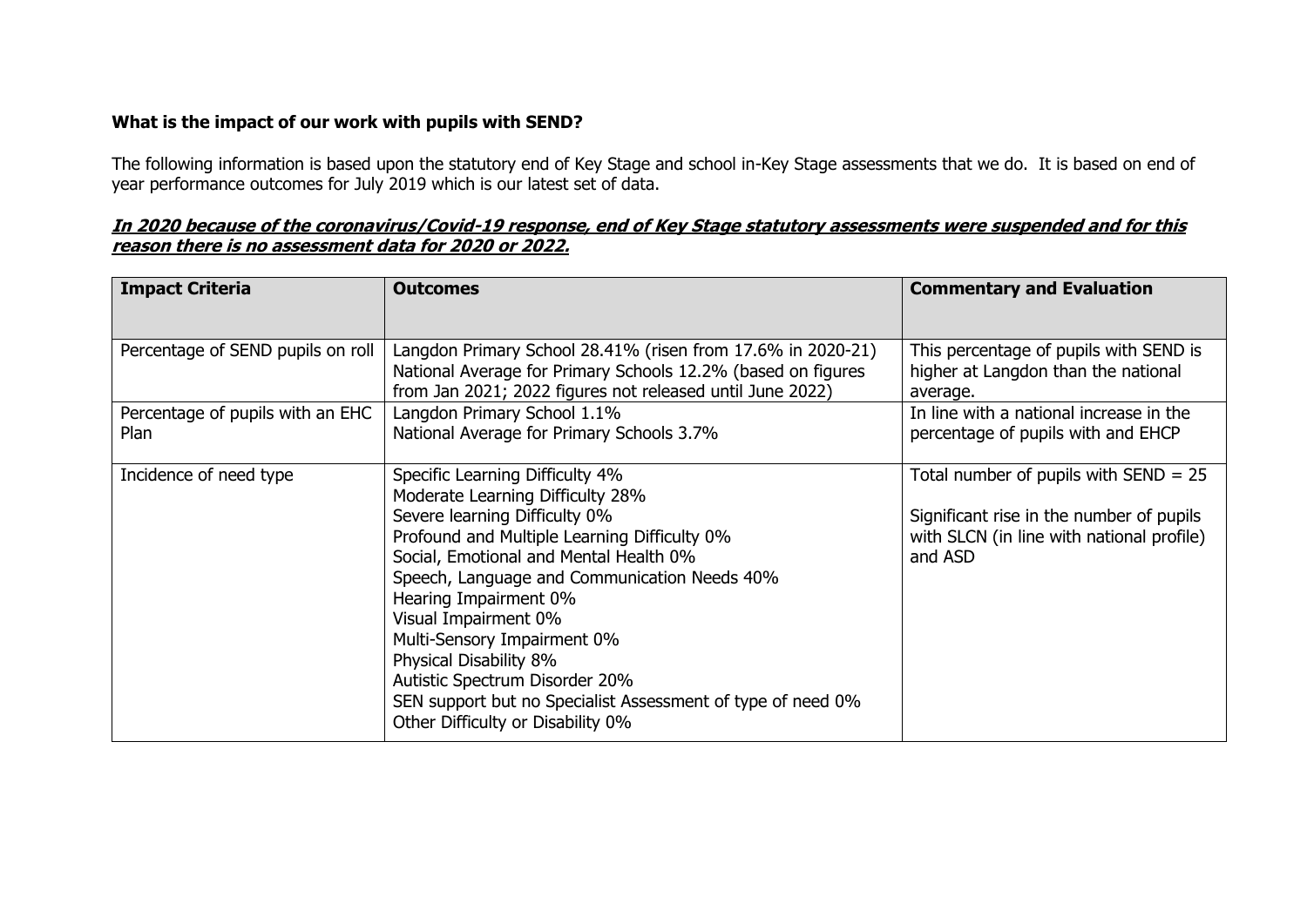| Key Stage One outcomes for<br>pupils with national comparators<br>(10 pupils) 2019 DATA                                                                  | <b>Reading, Writing, Mathematics Combined Score</b><br>Year 2 - Expected Standard 75%<br>Year 2 - Greater Depth Standard 25%                                                                                                                                                                                                         |                                                                                                                                    |
|----------------------------------------------------------------------------------------------------------------------------------------------------------|--------------------------------------------------------------------------------------------------------------------------------------------------------------------------------------------------------------------------------------------------------------------------------------------------------------------------------------|------------------------------------------------------------------------------------------------------------------------------------|
|                                                                                                                                                          | <b>Reading</b><br>Year 2 - Expected Standard 80%<br>National – Expected Standard 75%<br>Year 2 - Greater Depth Standard 40%<br>National - Greater Depth Standard 25%                                                                                                                                                                 | This year pupils were in line with the<br>national average in Reading.                                                             |
|                                                                                                                                                          | <b>Writing</b><br>Year 2 - Expected Standard 70%<br>National – Expected Standard 69%<br>Year 2 - Greater Depth Standard 30%<br>National - Greater Depth Standard 15%                                                                                                                                                                 | This year pupils were in line with the<br>national average in Writing.                                                             |
|                                                                                                                                                          | <b>Mathematics</b><br>Year 2 - Expected Standard 80%<br>National – Expected Standard 76%<br>Year 2 - Greater Depth Standard 30%                                                                                                                                                                                                      | This year pupils were in line with the<br>national average in Mathematics.                                                         |
| Key Stage Two ATTAINMENT<br>outcomes for all pupils, and for<br>pupils with SEND, with national<br>comparators (All pupils 8/SEND<br>pupils 4) 2019 DATA | National - Greater Depth Standard 22%<br><b>Reading, Writing, Mathematics Combined Score</b><br>Year 6 - Expected Standard 75%<br>National – Expected Standard 65%<br>Year 6 SEND - Expected Standard 50%<br>Year 6 - Greater Depth Standard 25%<br>National - Greater Depth Standard 10%<br>Year 6 SEND - Greater Depth Standard 0% | This year all pupils did better than the<br>national average in the Core Subject<br>combined. No pupils with SEND<br>attained GDS. |
|                                                                                                                                                          | <b>Reading</b><br>Year 6 - Expected Standard 75%<br>National – Expected Standard 73%<br>Year 6 SEND - Expected Standard 50%                                                                                                                                                                                                          | This year all pupils did better than the<br>national average in Reading, particularly<br>at Greater Depth Standard. 50% of         |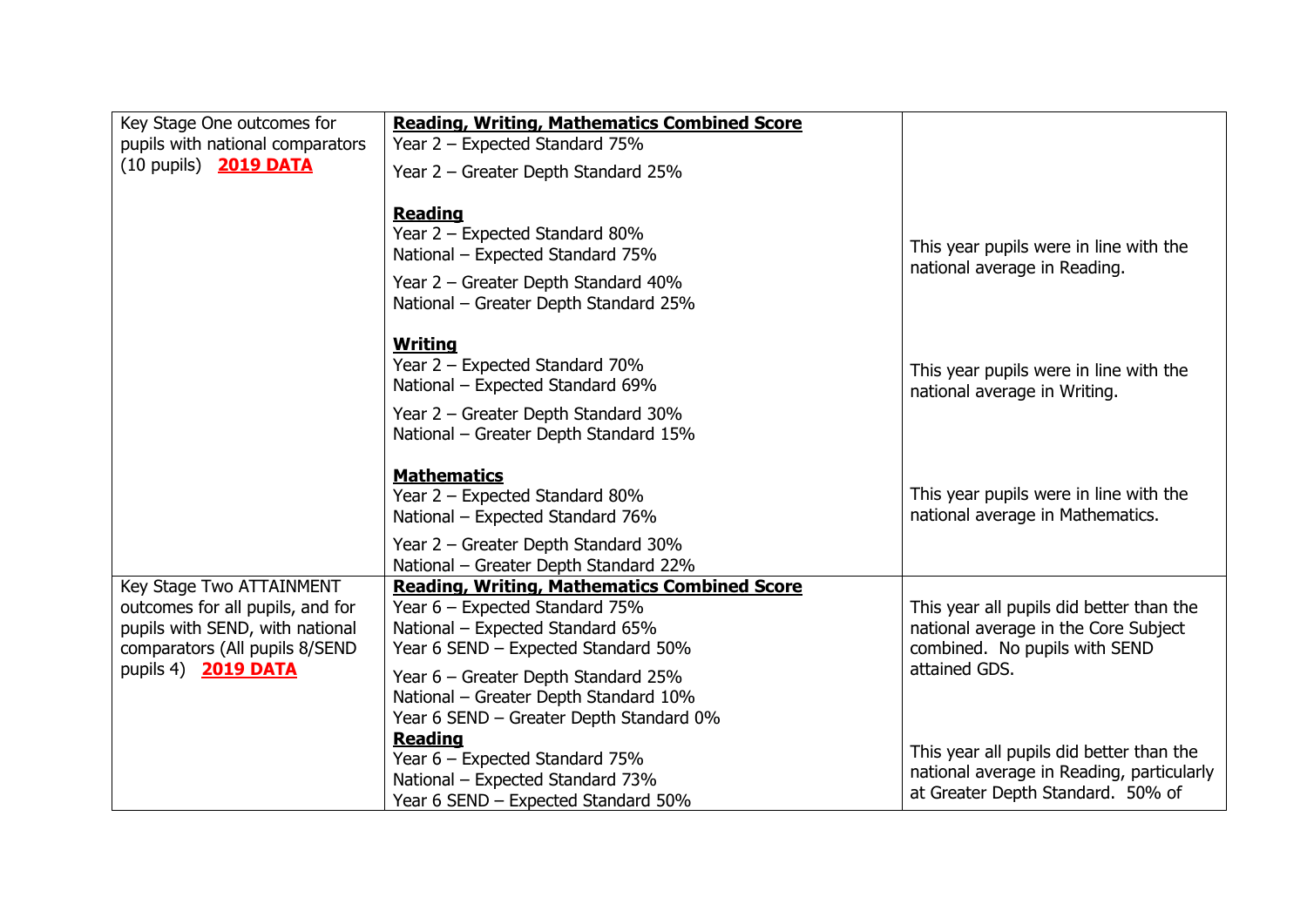|                                                                                          | Year 6 - Greater Depth Standard 50%<br>National - Greater Depth Standard 27%<br>Year 6 SEND - Greater Depth Standard 50%<br><b>Writing</b><br>Year 6 – Expected Standard 75% | pupils with SEND attained GDS,<br>significantly above national figures.                                                       |
|------------------------------------------------------------------------------------------|------------------------------------------------------------------------------------------------------------------------------------------------------------------------------|-------------------------------------------------------------------------------------------------------------------------------|
|                                                                                          | National - Expected Standard 78%<br>Year 6 SEND - Expected Standard 50%                                                                                                      | This year all pupils did better than the<br>national average in Writing, particularly<br>at Greater Depth Standard. No pupils |
|                                                                                          | Year 6 - Greater Depth Standard 38%<br>National - Greater Depth Standard 20%<br>Year 6 SEND- Greater Depth Standard 0%<br><b>Mathematics</b>                                 | with SEND attained GDS.                                                                                                       |
|                                                                                          | Year 6 - Expected Standard 75%<br>National - Expected Standard 79%<br>Year 6 SEND - Expected Standard 50%                                                                    | This year all pupils did significantly<br>better than the national average in<br>Mathematics. 50% of pupils with SEND         |
|                                                                                          | Year 6 - Greater Depth Standard 75%<br>National - Greater Depth Standard 27%<br>Year 6 SEND - Greater Depth Standard 50%                                                     | attained GDS.                                                                                                                 |
|                                                                                          | <b>English Grammar, Punctuation and Spelling</b><br>Year 6 - Expected Standard 75%<br>National - Expected Standard 78%<br>Year 6 SEND - Expected Standard 50%                | This year all pupils did better than the<br>national average in Grammar,<br>Punctuation and Spelling, particularly at         |
|                                                                                          | Year 6 - Greater Depth Standard 50%<br>National - Greater Depth Standard 36%<br>Year 6 SEND - Greater Depth Standard 0%                                                      | the Greater Depth Standard. No pupils<br>with SEND attained GDS.                                                              |
| Key Stage Two PROGRESS<br>outcomes for all pupils, and for                               | <b>Reading Progress Score</b><br>All Year $6 + 1.89$                                                                                                                         | This year pupil progress in all three                                                                                         |
| pupils with SEND, with national<br>comparators (All pupils 8/SEND<br>pupils 4) 2019 DATA | National 0.00<br>Year 6 SEND $+3.17$                                                                                                                                         | subjects for pupils with SEND was in line<br>with the national average.                                                       |
|                                                                                          | <b>Writing Progress Score</b><br>All Year $6 + 2.00$                                                                                                                         |                                                                                                                               |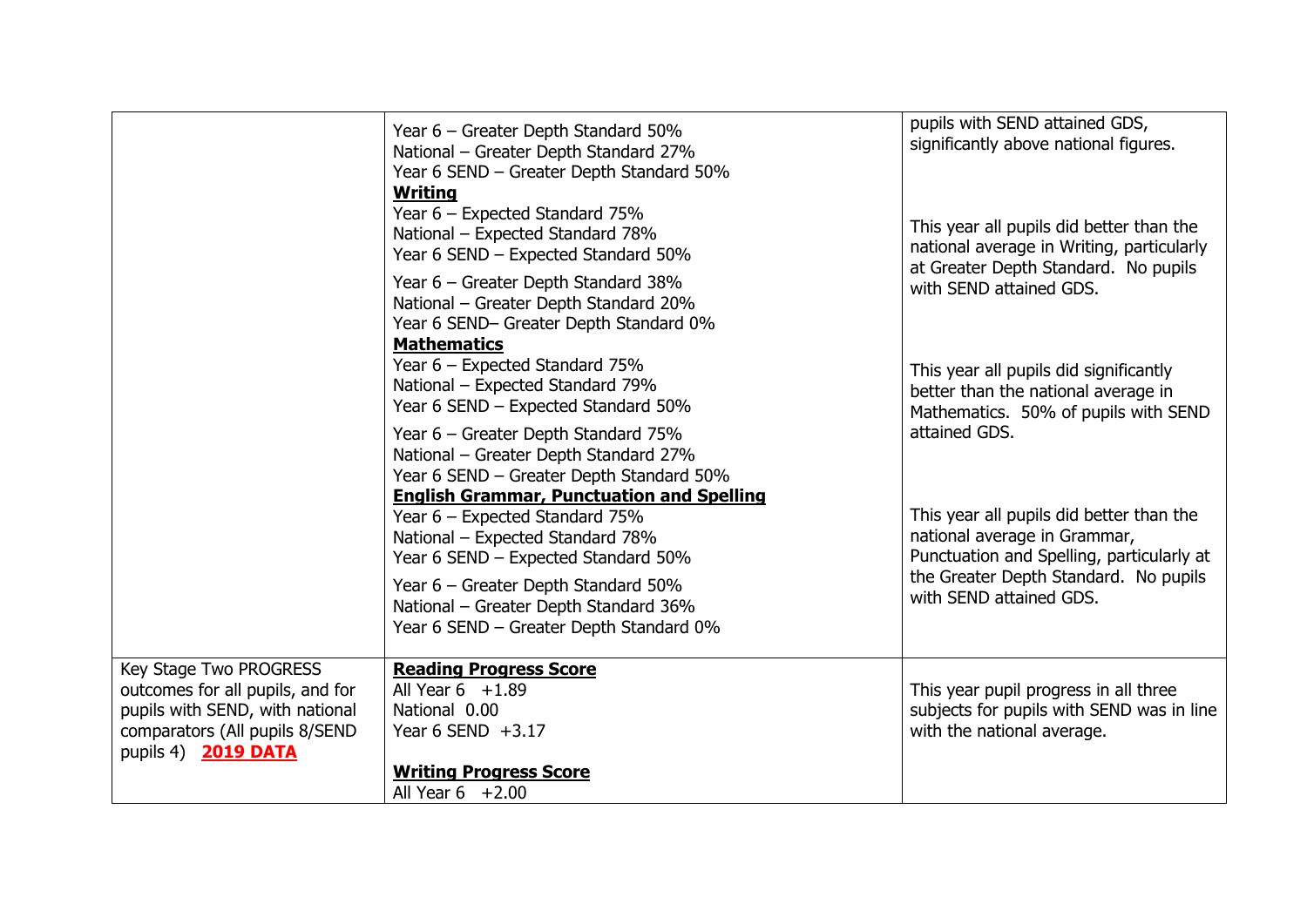|                                | National 0.00<br>Year 6 SEND -0.32<br><b>Mathematics Progress Score</b><br>All Year $6 + 0.87$<br>National 0.0<br>Year 6 SEND -1.43                                                                                                                                                                                                                                                                                                                                                                                                          |                                                                                                                                                                                                                                                                                                                                                                                                                                                                                                                                                                                                                                                                                                                       |
|--------------------------------|----------------------------------------------------------------------------------------------------------------------------------------------------------------------------------------------------------------------------------------------------------------------------------------------------------------------------------------------------------------------------------------------------------------------------------------------------------------------------------------------------------------------------------------------|-----------------------------------------------------------------------------------------------------------------------------------------------------------------------------------------------------------------------------------------------------------------------------------------------------------------------------------------------------------------------------------------------------------------------------------------------------------------------------------------------------------------------------------------------------------------------------------------------------------------------------------------------------------------------------------------------------------------------|
| Staff training for SEND        | HT/SENCo - Holds Advanced Certificate - Special Educational<br>Needs in the Ordinary School<br>Class teachers – Sounds Write Training (4x teachers)<br>Every Lesson Counts in the Foundation Stage (1x teacher)<br>Talk for Writing (4x teachers)<br>$TA$ – Every Lesson Counts for Teaching Assistants (1x TA)<br>Sounds Write Training (all TA staff)<br>Language Link Training (1x TA)<br>Language Through Colour Training (1x TA)<br>Teaching assistants attend all in-school and collaboration training<br>provided for teaching staff. | Teaching in the Foundation Stage is<br>consistently Good.<br>All staff deliver Sounds Write across the<br>school. Year 1 and 2 Phonics Check,<br>Year 6 GPS show that spelling outcomes<br>are in line with national and local figures<br>for all children.<br>Year R intervention using the Language<br>Link programme has resulted in the<br>participants making good progress, with<br>almost all working at age appropriate<br>levels by the end of the year. Those<br>that are not have been referred to<br>Speech and Language Therapy for<br>further assessment.<br>Support for pupils with SEND in class is<br>good - verified by Ofsted, LA School<br>Improvement Adviser and Collaboration<br>Peer Reviews. |
| Attendance<br><b>2019 DATA</b> | Whole school sessions missed due to overall absence 4.3%<br>National average for primary schools 4.8%<br>School SEND sessions missed due to overall absence 5.6%                                                                                                                                                                                                                                                                                                                                                                             |                                                                                                                                                                                                                                                                                                                                                                                                                                                                                                                                                                                                                                                                                                                       |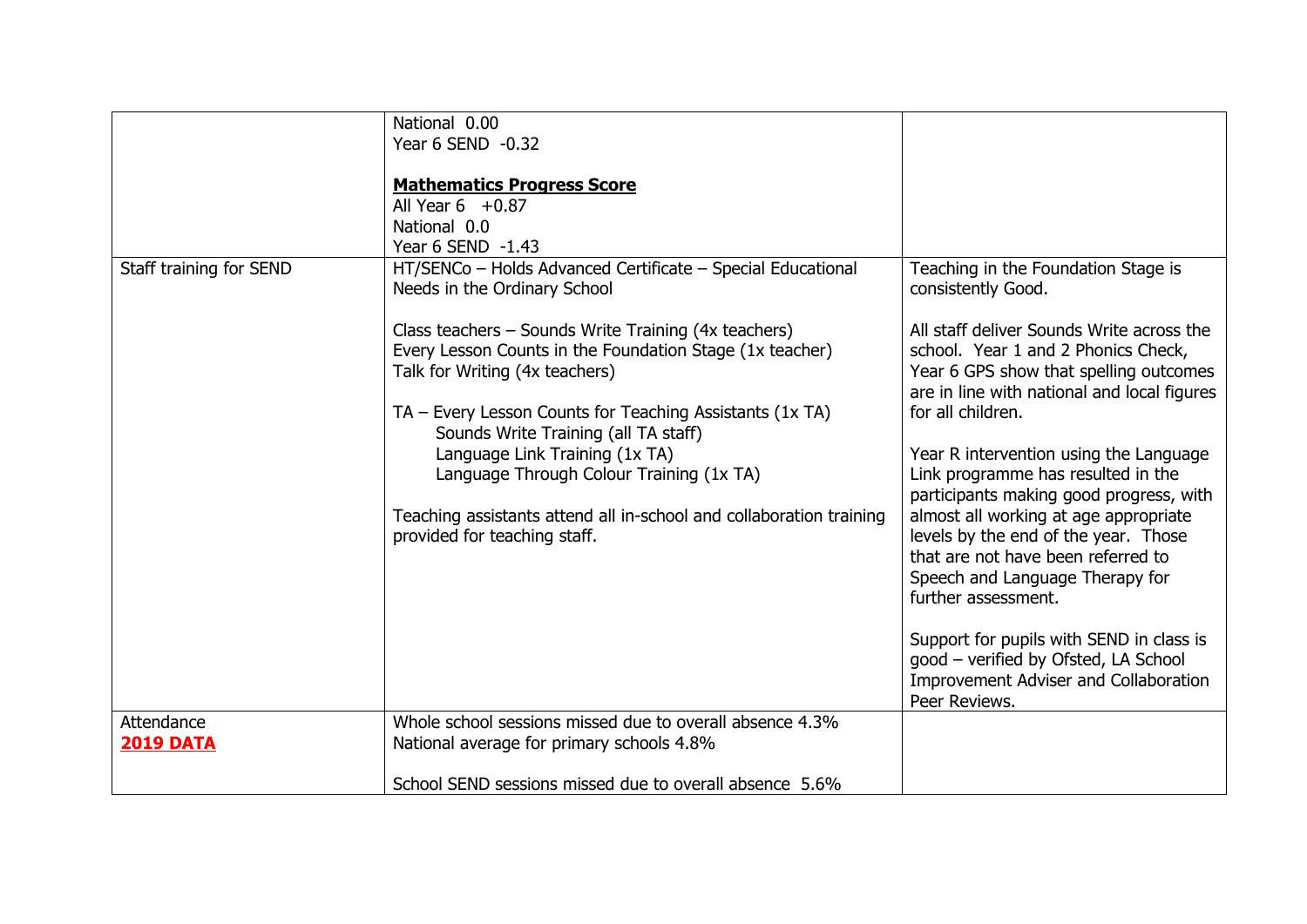|           | National average for primary schools 4.8%<br>Whole school persistent absentees (10% or more sessions) 13%<br>National average for primary schools 4.8% | Overall absence for pupils with SEND is<br>higher than in all other primary schools.<br>This figure reflects pupils who were<br>advised to shield from March 2020 -<br>Sept 2020 and periods of self isolation<br>due to coronavirus/Covid-19.<br>Persistent absenteeism for all pupils is<br>higher than all pupils absenteeism in<br>other primary schools. Figures this year<br>reflect periods of self isolation due to<br>coronavirus/Covid-19. |
|-----------|--------------------------------------------------------------------------------------------------------------------------------------------------------|------------------------------------------------------------------------------------------------------------------------------------------------------------------------------------------------------------------------------------------------------------------------------------------------------------------------------------------------------------------------------------------------------------------------------------------------------|
|           | School SEND persistent absentees 5% (5 pupils)<br>National average for primary schools 4.8%                                                            | Persistent absenteeism for SEND pupils<br>is higher than all pupils absenteeism<br>primary schools. Figures this year<br>reflect periods of self isolation due to<br>coronavirus/Covid-19.                                                                                                                                                                                                                                                           |
| Behaviour | Permanent exclusions occurring in the last 12 months $-0$                                                                                              | All pupils, including pupils with SEND,                                                                                                                                                                                                                                                                                                                                                                                                              |
|           | Fixed term exclusions occurring in the last 12 months $-0$                                                                                             | exhibit good behaviour in class and in<br>school.                                                                                                                                                                                                                                                                                                                                                                                                    |
|           | Detentions occurring in the last 12 months $-0$                                                                                                        |                                                                                                                                                                                                                                                                                                                                                                                                                                                      |
|           |                                                                                                                                                        |                                                                                                                                                                                                                                                                                                                                                                                                                                                      |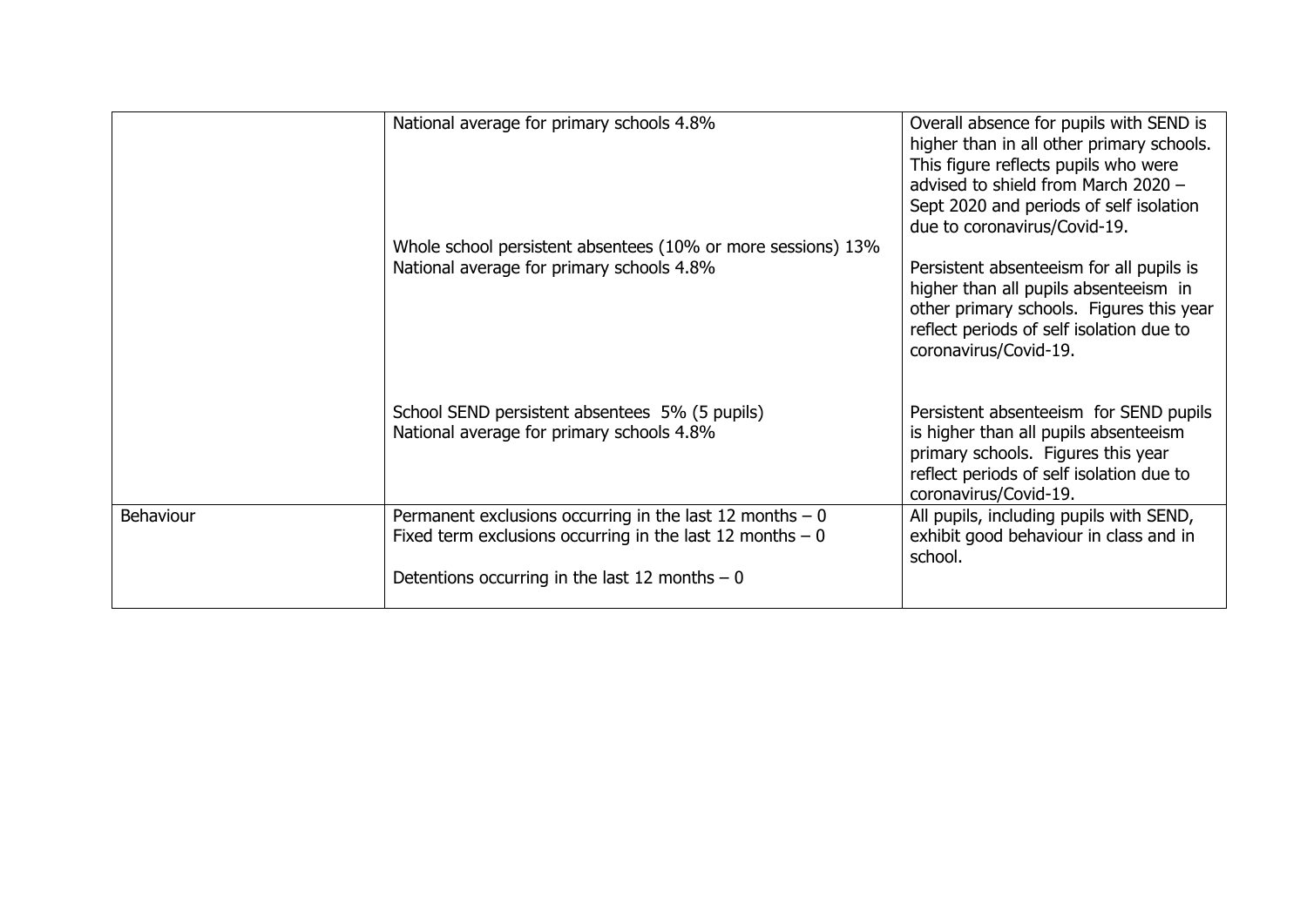# **Total allocation of funding for SEND for financial year 2021-2022**

| Notional SEN Factor                             |                                                 |                  | What we spend the SEN funding                                                                                                                                                                                                                                                                                                                                                                                                                                                                                                                            |
|-------------------------------------------------|-------------------------------------------------|------------------|----------------------------------------------------------------------------------------------------------------------------------------------------------------------------------------------------------------------------------------------------------------------------------------------------------------------------------------------------------------------------------------------------------------------------------------------------------------------------------------------------------------------------------------------------------|
|                                                 | <b>IDACI</b>                                    | £10337           | on:                                                                                                                                                                                                                                                                                                                                                                                                                                                                                                                                                      |
|                                                 | Looked After Children                           | £0               | • 4x F/T Teaching assistants to                                                                                                                                                                                                                                                                                                                                                                                                                                                                                                                          |
|                                                 | Low Cost, high Incidence SEN                    | £17414           | release teachers to work with pupils                                                                                                                                                                                                                                                                                                                                                                                                                                                                                                                     |
|                                                 | English as an additional language               | £0               | with SEND and to support pupils                                                                                                                                                                                                                                                                                                                                                                                                                                                                                                                          |
|                                                 | Lump Sum                                        | £121386          | with SEND in each class.                                                                                                                                                                                                                                                                                                                                                                                                                                                                                                                                 |
|                                                 | <b>Total (with London Fringe if applicable)</b> | £149137          | • 2x HNF Teaching assistants to work<br>with pupils in receipt of HNF and/or<br>have and ECHP<br>• Release time for the HT to do SEN<br>related work in role as SENCo.<br>• Resources to support children with<br>SEND in the classroom eg.<br>additional computers and software<br>for those with Dyslexia.<br>• Assessments by outside<br>professionals such as Educational<br>Psychologists, Speech and Language<br>Therapists, Occupational Therapists<br>• Counselling services<br>• Resources for use in classrooms<br>• Staff SEND training costs |
| School Contribution per Pre-16<br>Pupil         |                                                 | £0               |                                                                                                                                                                                                                                                                                                                                                                                                                                                                                                                                                          |
| HNF Element 3 Top Up<br>HNF Notional SEN Top Up |                                                 | £37126<br>£13112 |                                                                                                                                                                                                                                                                                                                                                                                                                                                                                                                                                          |